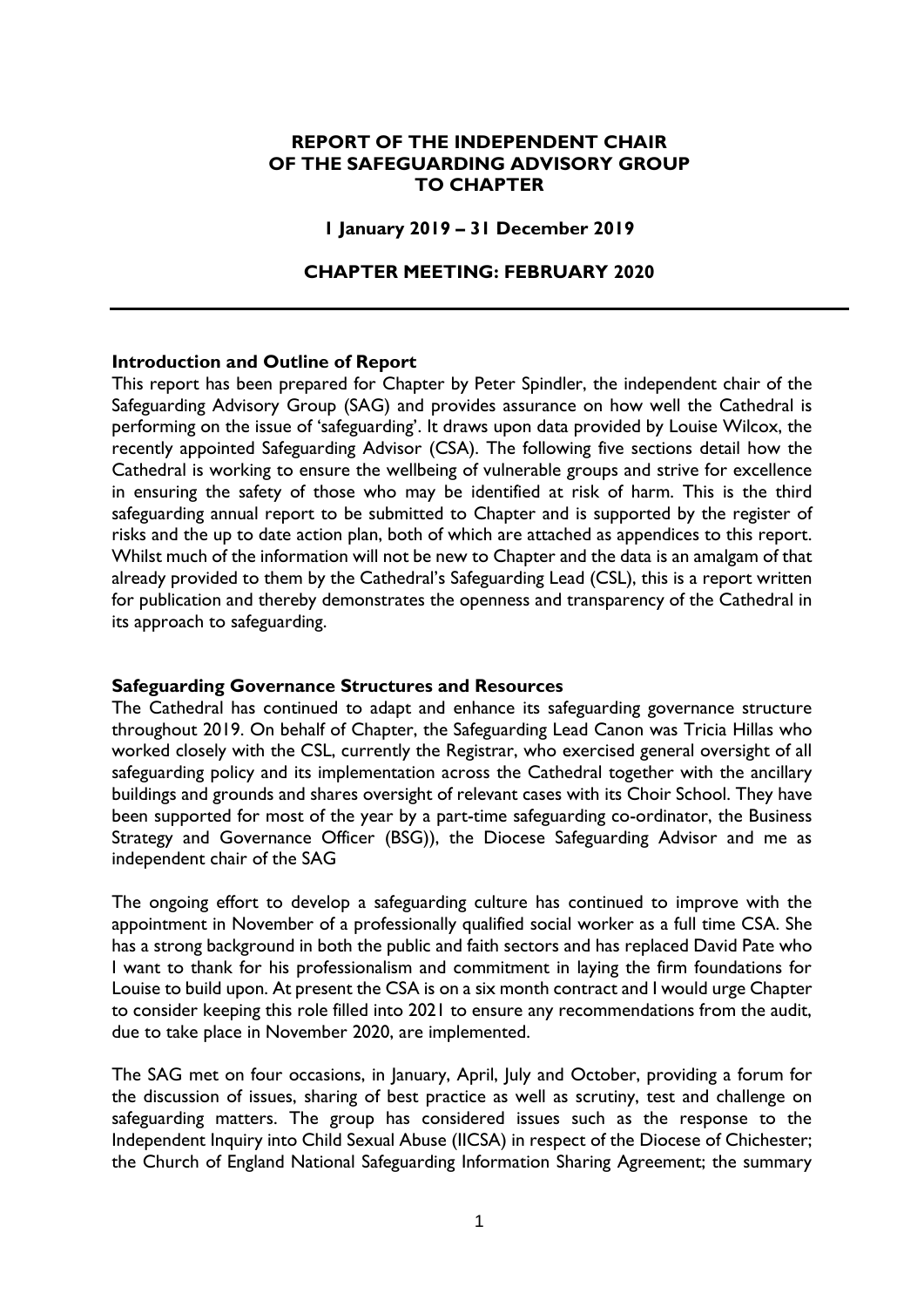of the Social Care Institute for Excellence (SCIE) Cathedrals' Audits and taken feedback from the National Safeguarding Summit which I attended on behalf of the Cathedral. The SAG has been supported by the Safeguarding Working Group which met on an ad-hoc basis to consider issues such as the review of the risk register and supporting the schools and learning department.

# **Policy and Procedures**

The Cathedral safeguarding processes are set out in the policy document '*Promoting a Safer Cathedral'*. This document was developed in its current format in 2014 and was published in a revised and updated format in December 2017 having been adopted by Chapter earlier that month. It was modified slightly in 2018 and a more detailed revision was carried out in June 2019, the following subject areas have been addressed as part of this process:

- Revised definition of a safeguarding incident based on advice from the National Safeguarding Team.
- New definitions of unaccompanied children in the Cathedral.
- A better understanding of the Seal of Confession in relation to safeguarding.
- Enhanced procedures for outreach work by the music department with clearer defined roles.
- A revised notification chart is now included in the appendices.
- A more joined up approach with the choir and music department has been agreed with an improved risk assessment process.
- A new photographic policy has been developed and is being closely monitored as it has been a source of contention for some staff while they adjust to the new procedures and strive to ensure no safeguarding issues arise from inappropriate images being captured.

## **Summary of Safeguarding Activity in 2019**

*Safer Recruitment* – These practices form part of a network of checks and balances which will minimise the possibility of appointing inappropriate individuals to work with those at risk of harm. The HR department continues to ensure that the Cathedral adheres to the national *Practice Guidance: Risk Assessment for Individuals who may Pose a Risk to Children or Adults*. The Safer Recruitment Policy takes account of the Church of England's policy framework.

*Vetting and Barring Checks* – The Cathedral has been using U-check for its Disclosure and Barring Service (DBS) checks to verify the suitability of those applying to roles which involve working with people at risk of harm. The following data has been provided for the past year:

- 65 DBS applications were submitted, and
- 64 satisfactory certificates were issued.
- There were no "blemished" returns.
- One return remains outstanding

No safeguarding plans or risk assessments have been required as part of this framework. Additionally, there has been some debate at SAG on the need to vet the vicars choral at a higher level than DBS are prepared to accept and the Cathedral has tried hard to ensure their role is properly understood by others with the aim of raising the vetting level but currently only basic checks are carried out. This will be subject to ongoing review and monitoring by the SAG.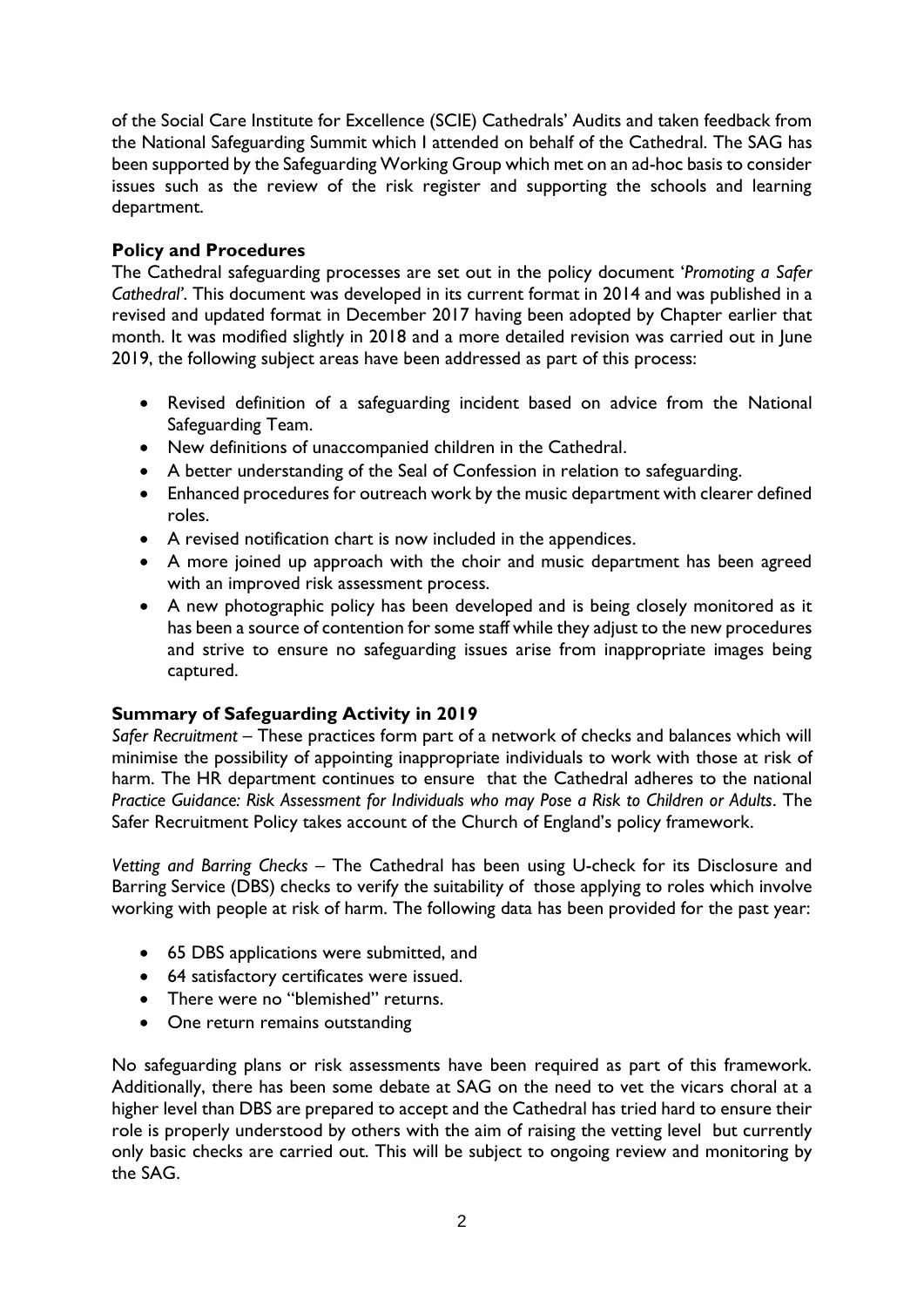*Training* - The in house Training and Development Officer works with internal and external colleagues to plan the implementation of the safeguarding training courses provided by the National Safeguarding Team (NST). She has been well supported by the CSC/CSA for specific inputs and they have been very flexible with their working arrangements, for example coming in at weekends to meet with volunteers and other flexible workers.

Keeping all staff and volunteers up to date with their training remains a challenge, however I am pleased to report that good progress is being made and the backlog reducing. In the last reporting year (2018) there were 186 C0/1 courses outstanding, this has now reduced to 131 with almost half have dates to attend. The C2 course for leaders reduced from 22 to 13 awaiting completion, eight of whom have places booked. Ongoing work is still required by heads of department to ensure their teams are fully up to date and progress will continue to be scrutinised by the SAG throughout 2020.

**Training Total Completed 2019 Total to be completed C0/1 Foundation** - Required for anyone who has safeguarding responsibilities or has contact with children or vulnerable adults 198 131 (incl. 59 who are booked onto upcoming courses) **C2** - Training Course for people who are in regular contact with children or vulnerable people 32 13 (incl. 8 who are booked onto upcoming courses) **C3** - Foundation and Leadership Module ( safe keeping parishes) 4 7 (incl. 6 who are booked onto upcoming courses) **Specialist** - Training Course in response and communication to incidents *-2hr 30mins SCaN training (incl response to Bomb threat) front of house -1 hr bomb threat training -Improving Communicating with Children and young people* 52 *44 6 2* Vergers (6) are outstanding but will have completed by end of January. They will complete the 2.5hr course. **C4** - Management Training provided by NCI 4 6 (all are 6 booked onto upcoming courses) **Safer Recruitment** - for recruitment panels for positions working with children and young people 5 31 (dates have been allocated)

The following table provides a detailed breakdown of the safeguarding training delivered in 2019 and what remains outstanding: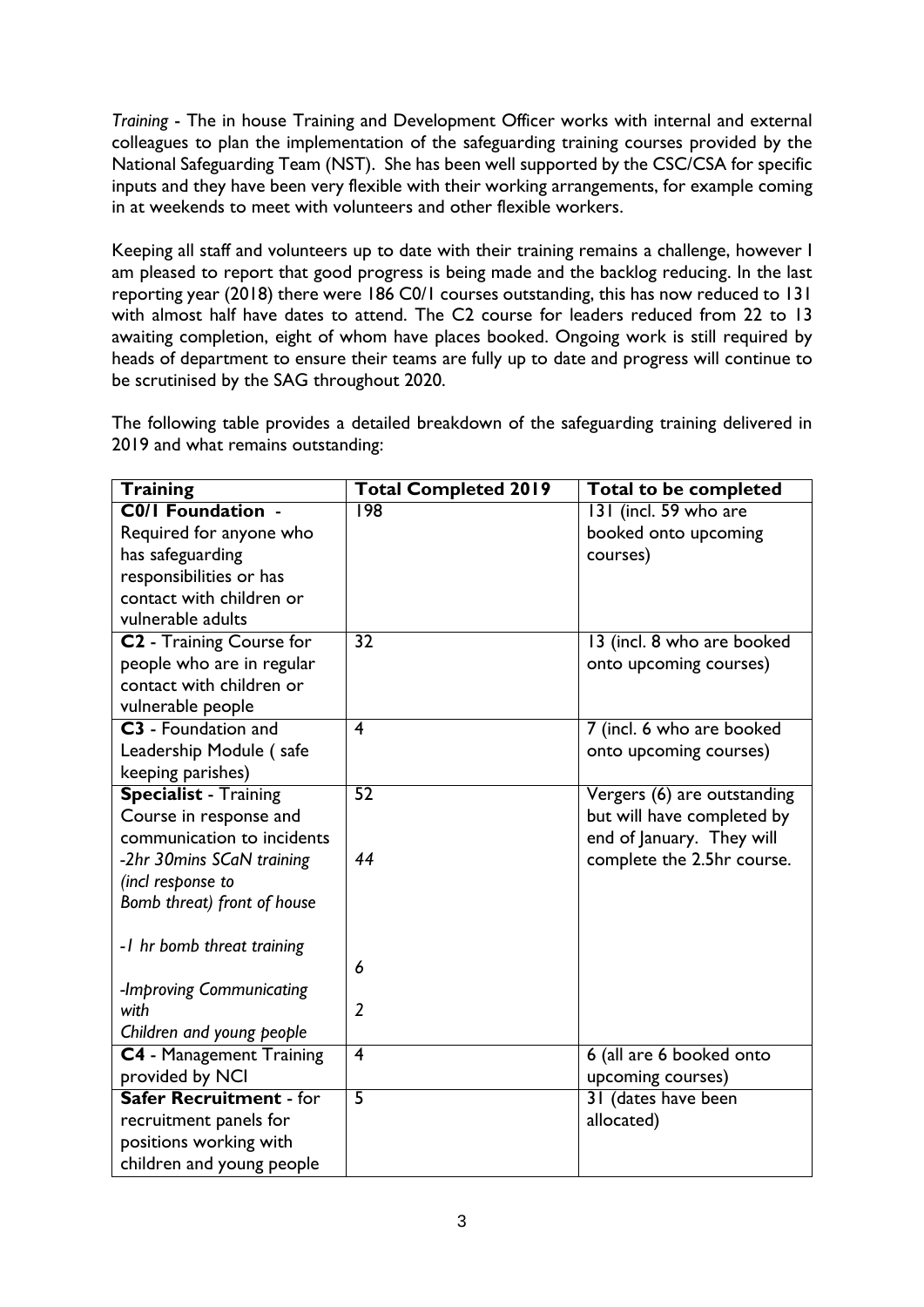It should be recognised that there will always be a churn with staff and volunteers so there will inevitably be a waiting list for training. I am however pleased to report that the Cathedral has decided that C0/1 training is to be a mandatory requirement of passing probation.

*Incident/Concern Reporting* – The identification of possible safeguarding incidents, concerns or issues and bringing them formally to notice is a good indicator of the safeguarding culture of an organisation. The Cathedral uses the "Uh-Oh" test and encourages people to speak out when they don't feel comfortable about a situation. Incident/concern reports are submitted by proforma to the CSA for assessment and notification to the safeguarding lead for action. I am very pleased to report that there has been a significant increase in reporting this year from 12 potential safeguarding incidents in 2018 to 58. This is due in the main to the awareness raising work of the safeguarding staff and improved training. These can be broken down as follows:

- 43 reports related to adults primarily about their mental health
- 15 concerned children many on school or choir visits or becoming separated from their guardians.
- None of these incidents were significant nor did they require referral to the Diocese for the formation of a Core Group.

The Cathedral is now building a strong evidence base from which it can identify risk and prioritise action to reduce the possibility of harm coming to visitors, worshippers or indeed its staff. The Schools' and Family Learning Department is actively reviewing its policies to ensure visits are properly briefed and supervised by the body concerned.

No safeguarding management plans were prepared during 2019, indeed the Dean continues to take a robust stance on this issue having decided that the Cathedral is not an appropriate place for people on plans to be managed, referring them back instead to their home parish for ongoing support. Additionally, the new CSA is working with the Virgers to identify a number of regular attendees at the Cathedral who are believed to be vulnerable or have mental health issues and don't appear to have a home parish to be referred to. The current informal arrangements to safeguard their welfare whilst at the Cathedral may need to be formalised as awareness of this issue improves.

It would be remiss of me not to comment on the tragic loss of life of a young man who fell from the Whispering Gallery in April. This has led to a new initiative by the Cathedral in developing a Suicide Prevention Strategy in partnership with a range of other bodies. We can look forward to seeing the results of this in 2020. The Cathedral should be commended for its swift action in closing the gallery while the matter could be reviewed and also in July, bringing together professionals from the City of London, British Transport Police and academia for a workshop on the subject. This work remains on going and is complimented by a new London Regional Adult Safeguarding Forum, initiated by St Paul's, inviting colleagues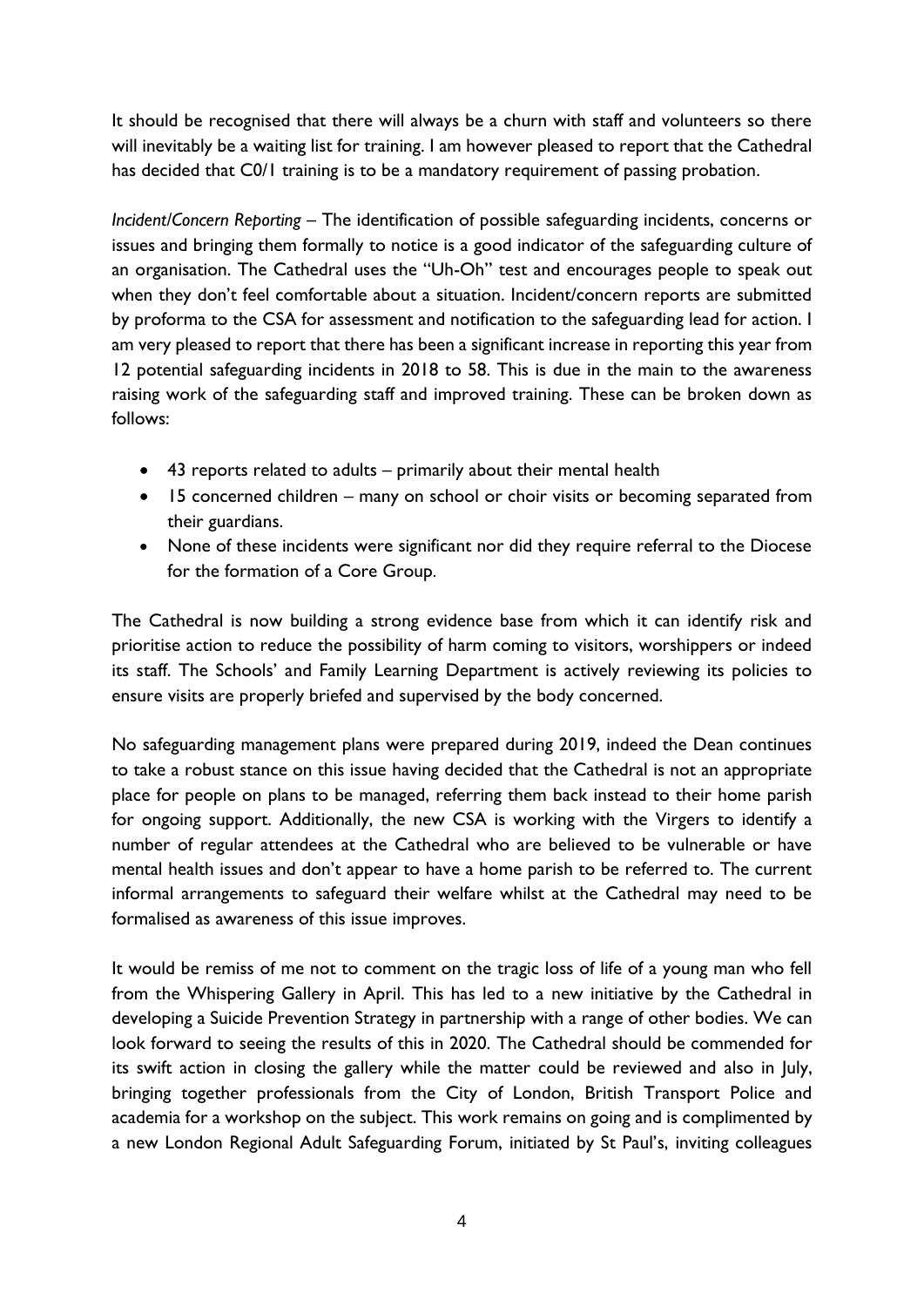from Westminster Abbey and Southwark Cathedral to share best practice around the links between spiritual and pastoral care, and safeguarding.

## *Multi Agency Working/Core Groups*

*Cathedral Safeguarding Practitioners' Network –* In June, the Cathedral hosted a networking event for colleagues from all the Cathedrals in England and Westminster Abbey. They were joined by members of the National Safeguarding Team and it is pleasing to see the Cathedral's willingness to engage and learn from others experience.

*Hackney Children's Choir –* A review of the outreach work was undertaken by the Cathedral in 2018 and a revised and improved risk management process has been initiated in 2019 together with enhanced procedures.

*Core Groups* – The Cathedral remains a member of a wider national core group coordinating the response to reports of past abuse by former member of the music department. This has not had a significant impact on the Cathedral and it is hoped matters will be concluded early in 2020.

*Working with the Diocese* – There remains a need to formalise the ongoing safeguarding partnership arrangements with the Diocese of London. Some months ago, a Service Level Agreement (SLA) was drafted by the Cathedral for discussion with the Diocese safeguarding team but it has still yet to be signed. It is essential that agreement is reached on mutual working practices and what information needs to be shared and when. Nationally, work is underway to develop an Information Sharing Agreement between cathedrals and their diocese but this issue has remained an area of contention and does require resolving as soon as possible.

St Paul's has the benefit of its own qualified and experienced safeguarding advisor so is less reliant on the Diocese than other cathedrals might be however an SLA would be a useful mechanism to ensure both parties are meeting their respective obligations. Furthermore, there is likely to be an increased level of interaction with the Diocese in 2020 as the Church of England undertakes another in depth past case review and with the SCIE Audit of the Cathedral taking place in November.

#### **Risk Register**

The SAG has continued to manage a detailed 21-point risk register following the Cathedral's standard format for the management of risk (see Appx A). It is linked to the Action Plan and allows for cross referencing of issues between the two documents. Eleven risk are shown as red and seven are amber. Unfortunately, this register hasn't had the focus at the SAG that I would have liked as other matters have taken priority. I do however remain broadly satisfied that all identified risks are being addressed appropriately and this issue will be focussed on in more depth in 2020 with the help of the new Safeguarding Working Group chaired by the CSA.

## **Safeguarding Action Plan**